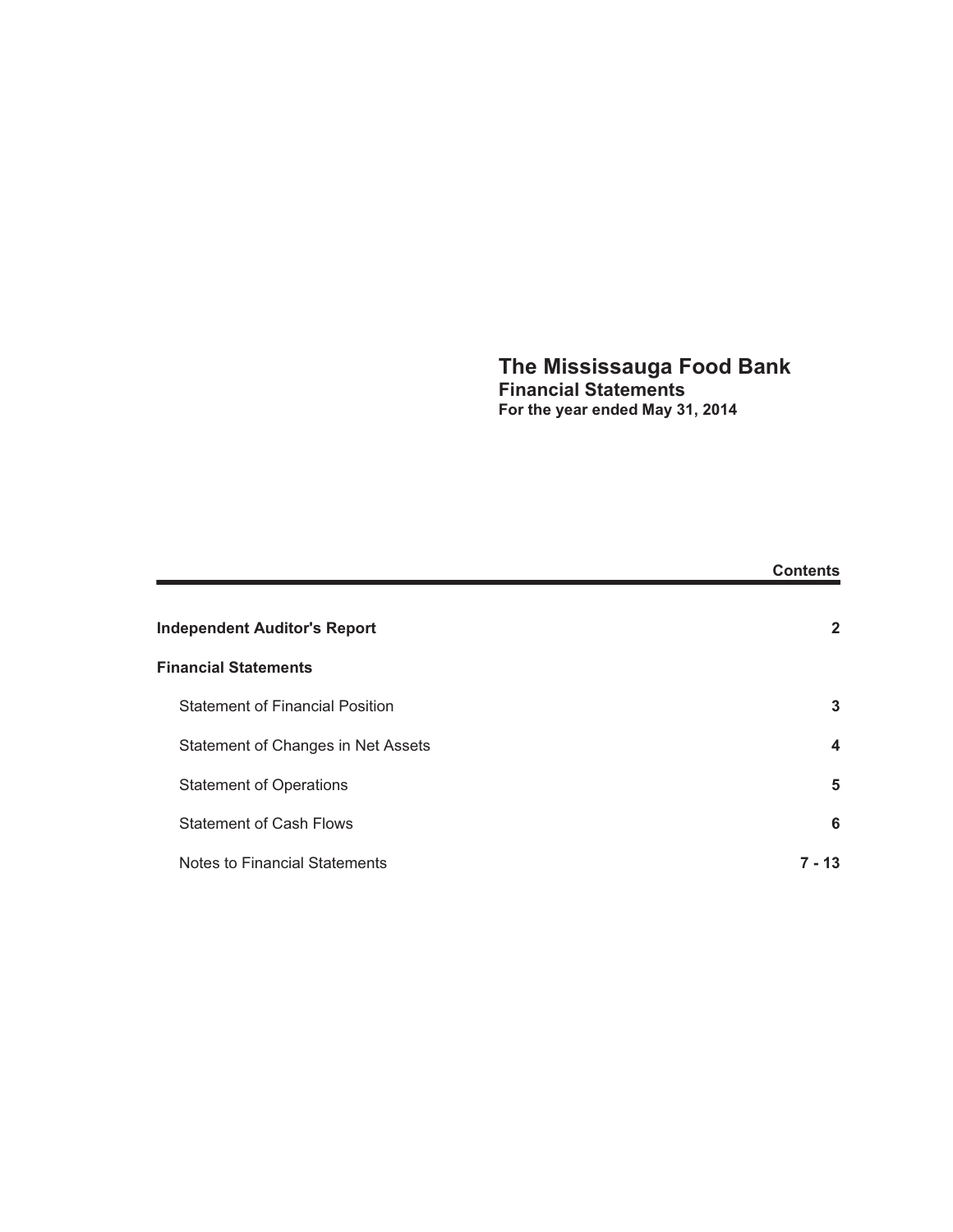

## **Independent Auditor's Report**

#### **To the Members of The Mississauga Food Bank**

We have audited the statement of financial position of The Mississauga Food Bank as at May 31, 2014 and the statements of changes in net assets, operations and cash flows for the year then ended and a summary of significant accounting policies and other explanatory information.

#### **Management's Responsibility for the Financial Statements**

Management is responsible for the preparation and fair presentation of these financial statements in accordance with Canadian accounting standards for not-for-profit organizations, and for such internal control as management determines is necessary to enable the preparation of financial statements that are free from material misstatement, whether due to fraud or error.

#### **Auditor's Responsibility**

Our responsibility is to express an opinion on these financial statements based on our audit. We conducted our audit in accordance with Canadian generally accepted auditing standards. Those standards require that we comply with ethical requirements and plan and perform the audit to obtain reasonable assurance about whether the financial statements are free from material misstatement.

An audit involves performing procedures to obtain audit evidence about the amounts and disclosures in the financial statements. The procedures selected depend on the auditor's judgment, including the assessment of the risks of material misstatement of the financial statements, whether due to fraud or error. In making those risk assessments, the auditor considers internal control relevant to the entity's preparation and fair presentation of the financial statements in order to design audit procedures that are appropriate in the circumstances, but not for the purpose of expressing an opinion on the effectiveness of the entity's internal control. An audit also includes evaluating the appropriateness of accounting policies used and the reasonableness of accounting estimates made by management, as well as evaluating the overall presentation of the financial statements.

We believe that the audit evidence we have obtained is sufficient and appropriate to provide a basis for our qualified audit opinion.

#### **Basis for Qualified Opinion**

In common with many charitable organizations, the entity derives revenues from fundraising and donations, the completeness of which is not susceptible to satisfactory audit verification. Accordingly, our verification of these revenues was limited to the amounts recorded in the records of the entity. We were unable to determine whether any adjustments might be necessary to revenue from fundraising and donations, excess of revenue over expenditures, assets and net assets.

#### **Qualified Opinion**

In our opinion, except for the effect of the matter described in the Basis for Qualified Opinion paragraph, the financial statements present fairly, in all material respects, the financial position of The Mississauga Food Bank as at May 31, 2014 and the results of its operations and its cash flows for the year then ended in accordance with Canadian accounting standards for not-for-profit organizations.

#### **Other Matters**

The financial statements of The Mississauga Food Bank for the year ended May 31, 2013 were audited by another auditor who expressed a qualified audit opinion on those statements on October 15, 2013.

BDO Carada LLP

Chartered Accountants, Licensed Public Accountants

Mississauga, Ontario September 16, 2014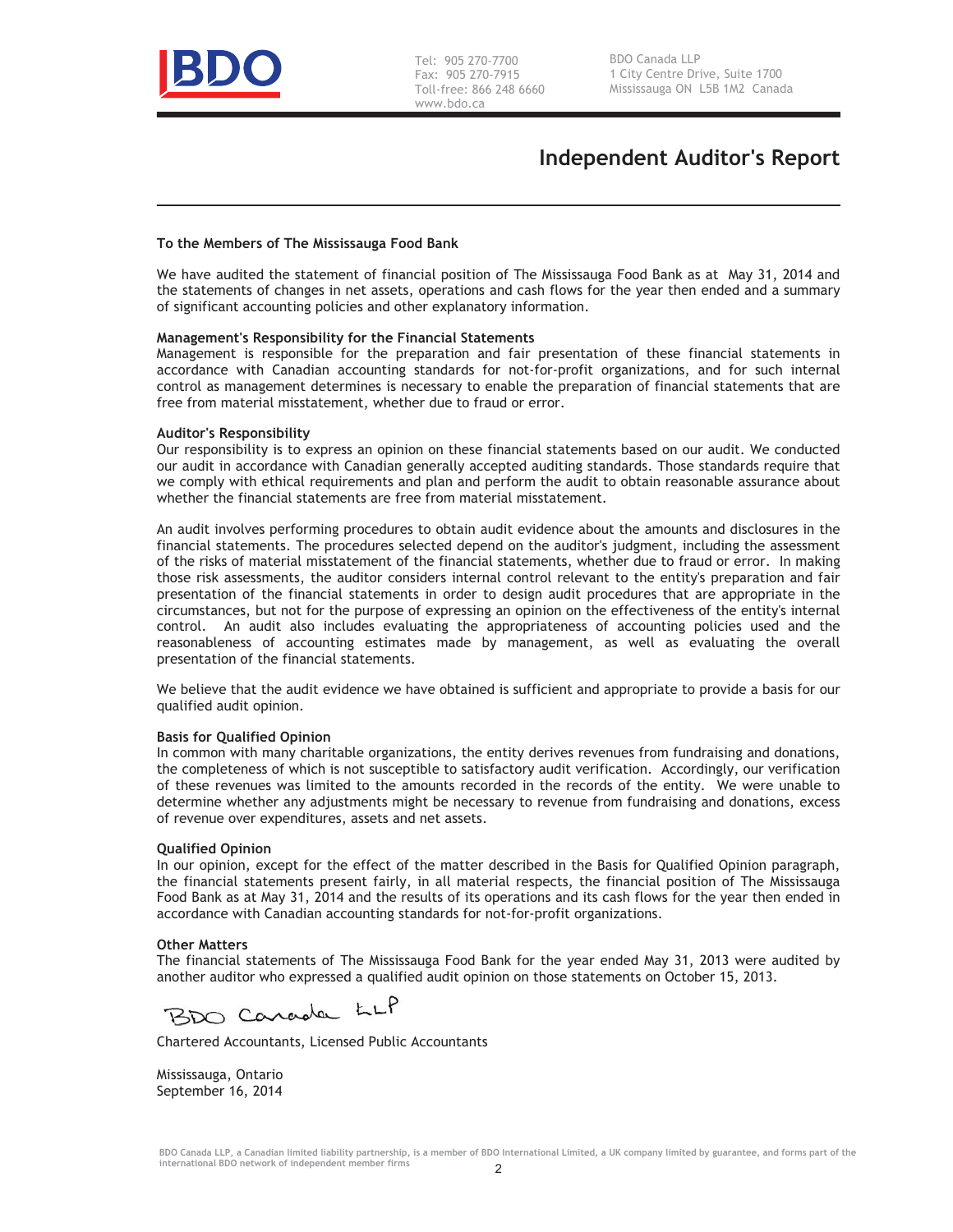## **The Mississauga Food Bank Statement of Financial Position**

| <b>May 31</b>                                                                                                                 | 2014                                         |              | 2013                                    |
|-------------------------------------------------------------------------------------------------------------------------------|----------------------------------------------|--------------|-----------------------------------------|
| <b>Assets</b>                                                                                                                 |                                              |              |                                         |
| <b>Current</b><br>Cash (Note 2)<br>Short-term investment (Note 3)<br>Amounts receivable<br>Prepaid expenses                   | \$<br>394,821<br>103,154<br>17,290<br>47,022 | \$           | 326,160<br>102,200<br>33,268<br>35,756  |
|                                                                                                                               | 562,287                                      |              | 497,384                                 |
| Capital assets (Note 4)                                                                                                       | 166,025                                      |              | 200,181                                 |
|                                                                                                                               | \$<br>728,312 \$                             |              | 697,565                                 |
| <b>Liabilities and Net Assets</b>                                                                                             |                                              |              |                                         |
| <b>Current</b><br>Accounts payable and accrued liabilities<br>Deferred grant revenue (Note 5)<br>Deferred sponsorship revenue | \$<br>19,418<br>65,706<br>69,250             | $\mathbb{S}$ | 16,005<br>104,252<br>40,265             |
|                                                                                                                               | 154,374                                      |              | 160,522                                 |
| Deferred capital contributions (Note 6)                                                                                       | 117,811                                      |              | 137,553                                 |
|                                                                                                                               | 272,185                                      |              | 298,075                                 |
| <b>Net assets</b><br>Funds invested in capital assets (Note 7)<br>Contingency fund<br>Unrestricted funds                      | 48,214<br>70,000<br>337,913<br>456,127       |              | 62,628<br>120,000<br>216,862<br>399,490 |
|                                                                                                                               | \$<br>728,312                                | \$           | 697,565                                 |

On behalf of the Board:

Director

Director

The accompanying notes are an integral part of these financial statements.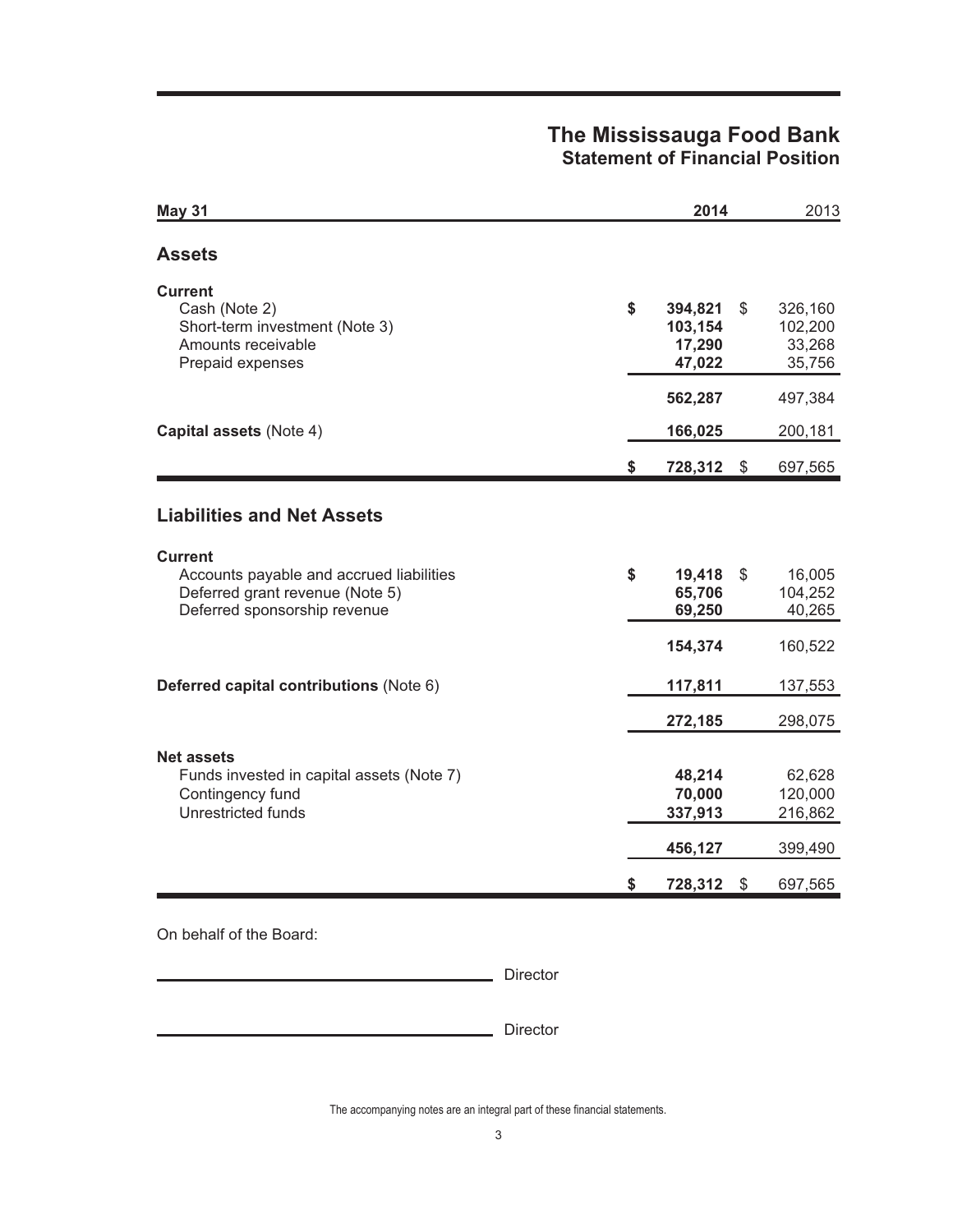| For the year ended May 31                                        |    |                                                                        |          |           | 2014                                              | 2013   |
|------------------------------------------------------------------|----|------------------------------------------------------------------------|----------|-----------|---------------------------------------------------|--------|
|                                                                  |    | Invested in Contingency Unrestricted<br><b>Capital Assets</b><br>Funds | Fund     | Funds     | <b>Total</b>                                      | Total  |
| Balance, beginning of year                                       |    | $62,628$ \$ 120,000 \$ 216,862                                         |          |           | \$ 399,490 \$ 348,661                             |        |
| expenditures for the year<br>Excess (deficiency) of revenue over |    | (15, 854)                                                              |          | 72,491    | 56,637                                            | 50,829 |
| Capital funding received                                         |    | (24, 364)                                                              |          | 24,364    |                                                   |        |
| Purchase of capital assets                                       |    | 25,804                                                                 |          | (25, 804) |                                                   |        |
| Transfer of funds                                                |    |                                                                        | (50.000) | 50,000    |                                                   |        |
| Balance, end of year                                             | မာ |                                                                        |          |           | 48,214 \$ 70,000 \$ 337,913 \$ 456,127 \$ 399,490 |        |

The Mississauga Food Bank<br>Statement of Changes in Net Assets  **The Mississauga Food Bank Statement of Changes in Net Assets**

The accompanying notes are an integral part of these financial statements. The accompanying notes are an integral part of these financial statements.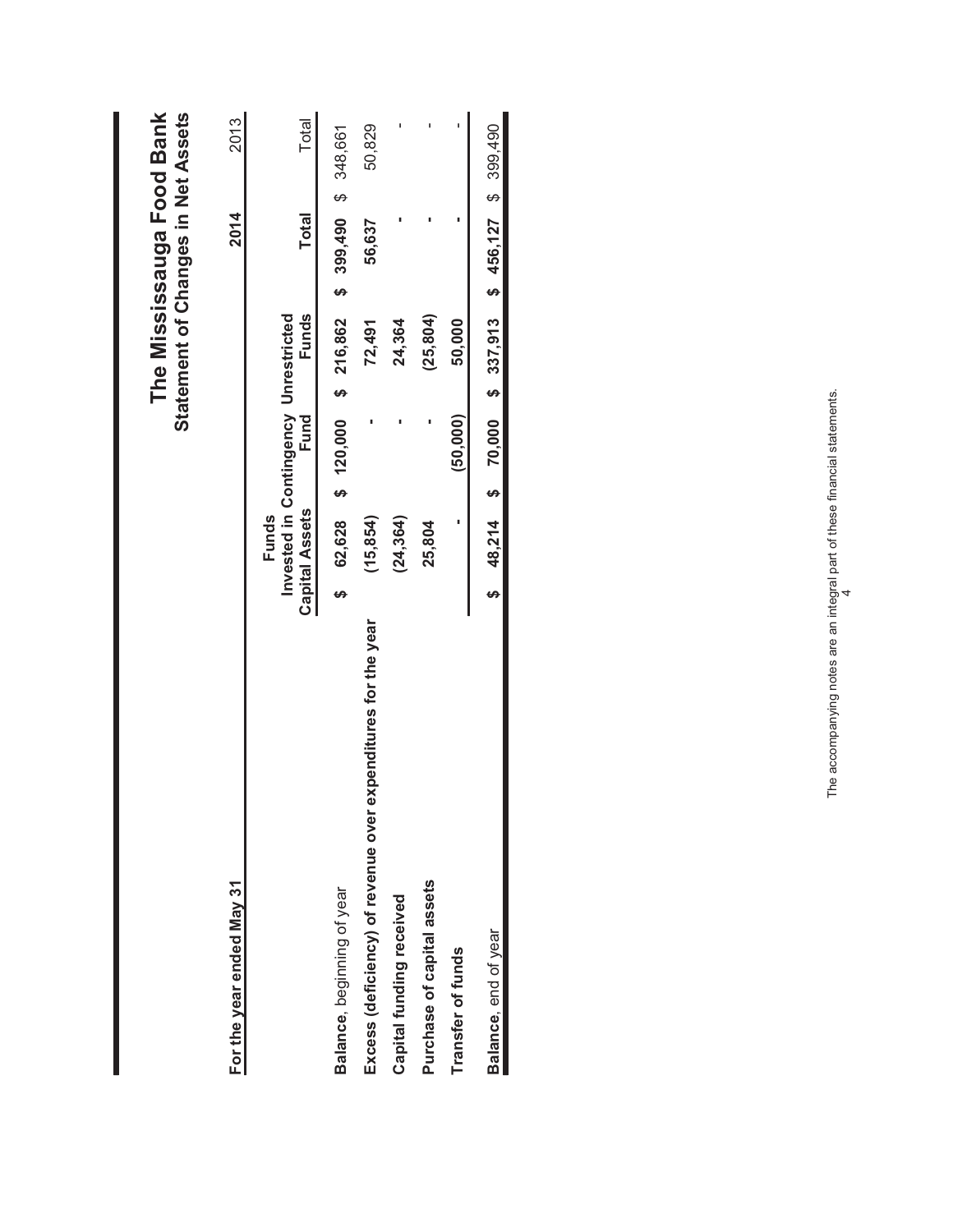## **The Mississauga Food Bank Statement of Operations**

| For the year ended May 31                                                                                                                                                                                                                                                                                                                                                                              | 2014                                                                                                                                   | 2013                                                                                                                                  |
|--------------------------------------------------------------------------------------------------------------------------------------------------------------------------------------------------------------------------------------------------------------------------------------------------------------------------------------------------------------------------------------------------------|----------------------------------------------------------------------------------------------------------------------------------------|---------------------------------------------------------------------------------------------------------------------------------------|
| <b>Revenue</b>                                                                                                                                                                                                                                                                                                                                                                                         |                                                                                                                                        |                                                                                                                                       |
| Donations and membership fees (Note 8)<br><b>Fundraising events</b><br>Deferred capital contributions (Note 6)<br>Regional Municipality of Peel (Note 5a)<br>Truck delivery income<br>The Trillium Foundation (Note 5d)<br>Sponsorships                                                                                                                                                                | \$<br>866,588<br>94,856<br>44,106<br>41,624<br>29,500<br>82,512<br>1,159,186                                                           | \$<br>726,763<br>83,240<br>47,740<br>60,000<br>36,988<br>17,500<br>12,236<br>984,467                                                  |
| <b>Expenditures</b>                                                                                                                                                                                                                                                                                                                                                                                    |                                                                                                                                        |                                                                                                                                       |
| Advertising, promotion and community events<br>Amortization<br>Bank charges and interest income, net<br>Computer maintenance<br>Donated items<br>Food delivery<br><b>Fundraising events</b><br>Insurance<br>Office and general<br>Professional fees<br>- Auditor, bookkeeper and legal<br>- Other consultants<br>Purchased food and food drives<br>Rent and municipal taxes<br>Repairs and maintenance | 111,003<br>59,960<br>9,592<br>13,155<br>6,589<br>34,519<br>39,133<br>4,286<br>69,916<br>16,863<br>10,452<br>63,917<br>86,747<br>28,800 | 69,147<br>63,431<br>8,383<br>10,425<br>12,146<br>32,530<br>48,239<br>2,739<br>61,145<br>11,593<br>3,044<br>14,433<br>86,654<br>14,692 |
| Salaries and wages<br>Telephone and internet charges<br><b>Travel and conferences</b><br><b>Utilities</b>                                                                                                                                                                                                                                                                                              | 508,773<br>12,230<br>8,527<br>18,087<br>1,102,549                                                                                      | 458,272<br>10,902<br>7,467<br>18,396<br>933,638                                                                                       |
| <b>Excess of revenue over expenditures</b>                                                                                                                                                                                                                                                                                                                                                             | \$<br>56,637                                                                                                                           | \$<br>50,829                                                                                                                          |

The accompanying notes are an integral part of these financial statements.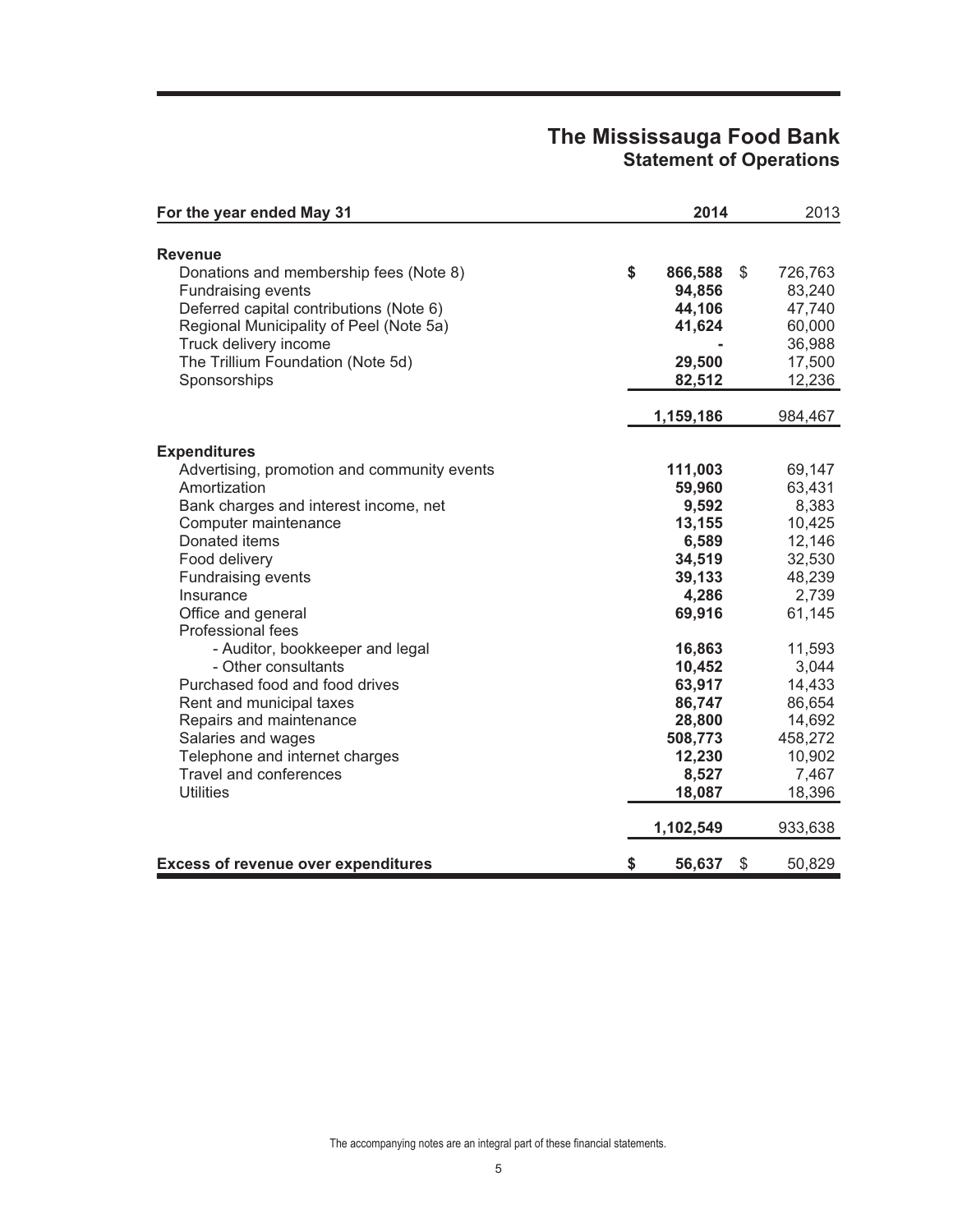# **The Mississauga Food Bank Statement of Cash Flows**

| For the year ended May 31                                                                          | 2014                | 2013       |
|----------------------------------------------------------------------------------------------------|---------------------|------------|
| Cash was provided by (used in)                                                                     |                     |            |
| <b>Operating activities</b>                                                                        |                     |            |
| Excess of revenues over expenditures                                                               | \$<br>56,637<br>\$  | 50,829     |
| Adjustments required to reconcile excess of revenues                                               |                     |            |
| over expenditures with net cash provided by operating activities<br>Amortization of capital assets | 59,960              | 63,431     |
| Amortization of deferred capital contributions                                                     | (44, 106)           | (47, 740)  |
| Changes in non-cash working capital balances                                                       |                     |            |
| Amounts receivable                                                                                 | 15,978              | (18, 887)  |
| Prepaid expenses                                                                                   | (11, 266)           | (13, 382)  |
| Accounts payable and accrued liabilities                                                           | 3,413               | 5,253      |
| Deferred grant revenue                                                                             | (38, 546)           | 43,952     |
| Deferred sponsorship revenue                                                                       | 28,985              | 27,615     |
|                                                                                                    | 71,055              | 111,071    |
| <b>Investing activities</b>                                                                        |                     |            |
| Purchase of capital assets                                                                         | (25, 804)           | (115, 295) |
| Capital funding received                                                                           | 24,364              | 94,235     |
| Purchase of short-term investment                                                                  | (954)               | (794)      |
|                                                                                                    | (2, 394)            | (21, 854)  |
| Increase in cash during the year                                                                   | 68,661              | 89,217     |
| Cash, beginning of year                                                                            | 326,160             | 236,943    |
|                                                                                                    |                     |            |
| Cash, end of year                                                                                  | \$<br>394,821<br>\$ | 326,160    |

The accompanying notes are an integral part of these financial statements.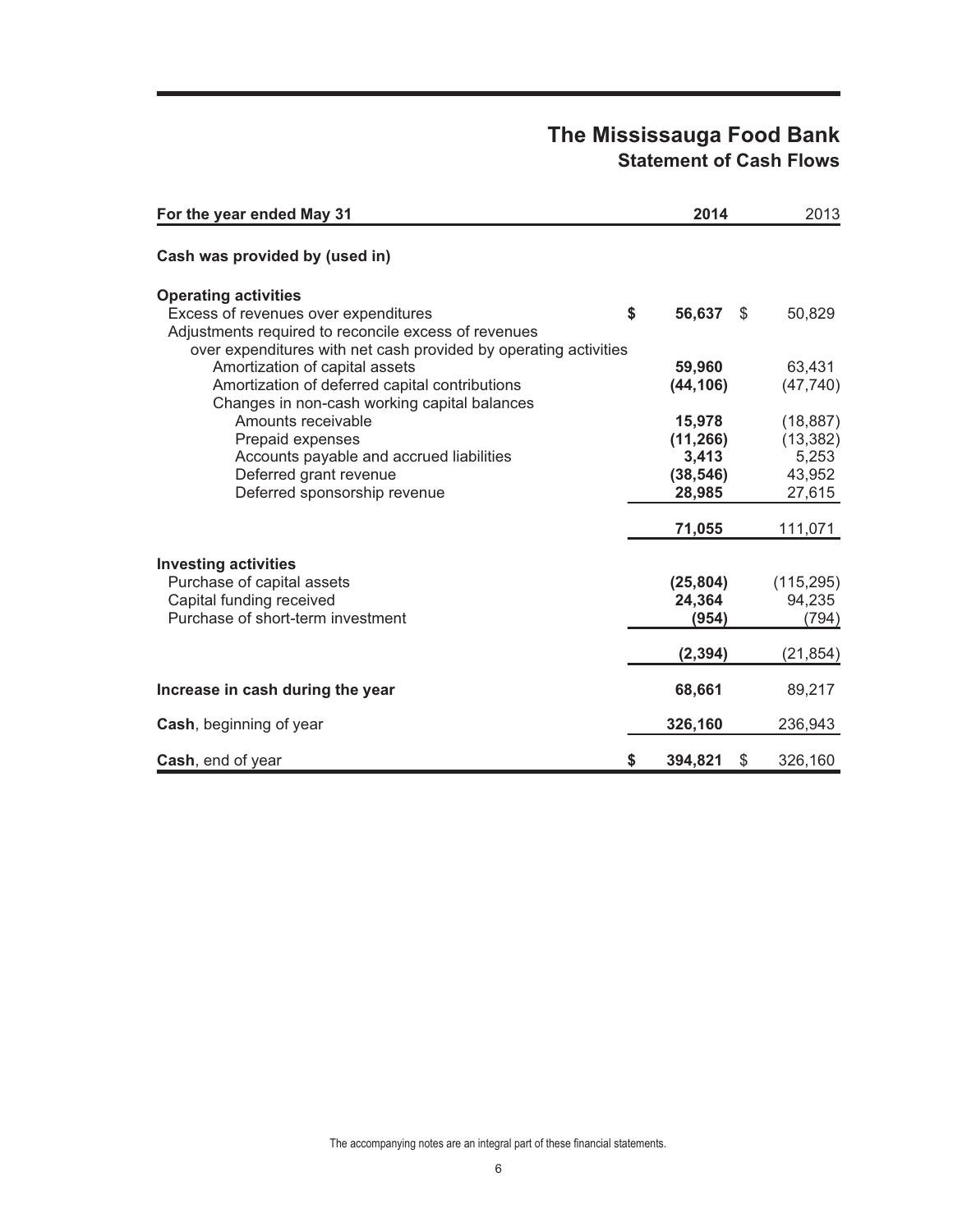### **May 31, 2014**

### **1. Summary of Significant Accounting Policies**

### **Nature of Organization**

The Mississauga Food Bank (the 'Organization') sources, manages and distributes food to Mississauga residents in need. The Organization is registered as a charitable organization without share capital under the Ontario Corporations Act. As such, the Organization is able to issue donation receipts and is not liable for any federal or provincial income taxes under the provisions of the Income Tax Act.

### **Basis of Accounting**

These financial statements have been prepared in accordance with Canadian accounting standards for not-for-profit organizations.

#### **Capital Assets**

Capital assets are stated at cost less accumulated amortization. Amortization is provided at the following rates:

| Warehouse equipment    |        | - 20 % diminishing balance basis |
|------------------------|--------|----------------------------------|
| Refrigerated trucks    | $\sim$ | 30 % diminishing balance basis   |
| Freezer/cooler unit    |        | 5 years straight-line basis      |
| Leasehold improvements | $\sim$ | straight-line over term of lease |
| Office equipment       |        | - 20 % diminishing balance basis |
| Computer hardware      |        |                                  |
| and software           |        | - 30 % diminishing balance basis |
| Signage                |        | - 10 years straight-line basis   |
| Inventory management   |        |                                  |
| system                 |        | 5 years straight-line basis      |

#### **Revenue Recognition**

The Organization follows the deferral method of accounting for revenue. Restricted donations and fundraising event revenue are recognized as revenue in the year in which the related expenditures are incurred and unrestricted donations are recognized as revenue when received or receivable if the amount to be received can be reasonably estimated and collection is reasonably assured. Contributions restricted for the purchase of capital assets are recorded as revenue over the same period as the related amortization of the purchased assets.

Grants are recorded as revenue in the period to which they relate. Where a portion of a grant relates to a future period, it is deferred and recognized in the subsequent period.

Donations in kind (non-cash donations) are recorded as contributions at their estimated fair market value at the date of the donation.

Sponsorship revenue that relates to a future period is deferred and recognized over the term of the sponsorship agreement.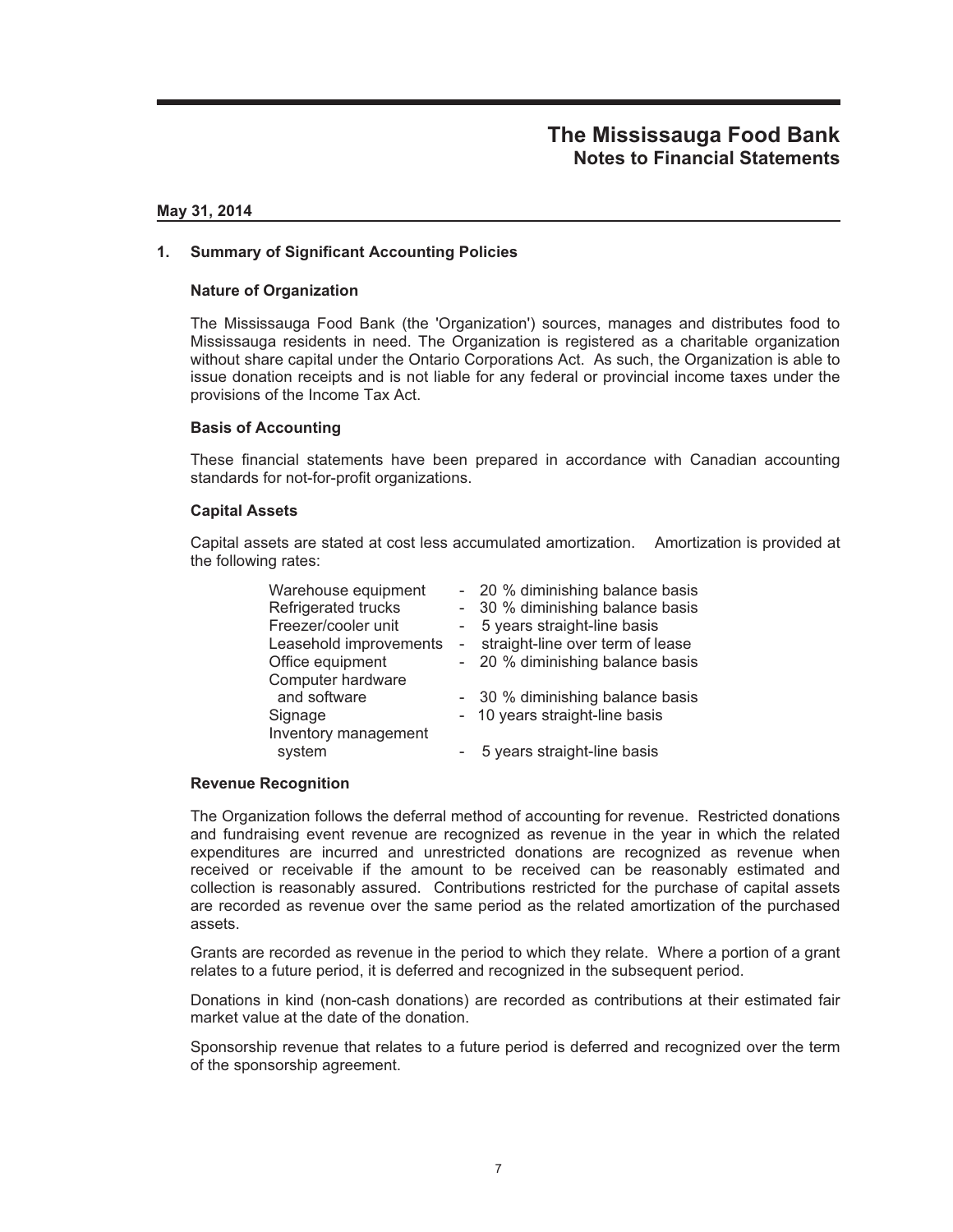### **May 31, 2014**

### **1. Summary of Significant Accounting Policies** (continued)

### **Contingency Fund**

The contingency fund is an internally restricted fund that reflects amounts that are designated by the Board of Directors and transferred from unrestricted funds to provide for special purposes.

#### **Donated Services**

The operation of the Organization is dependent on services provided by volunteers. Since these services are not normally purchased by the Organization and due to the difficulty of determining their market value, donated services are not recorded in the accounts.

### **Remuneration of the Board of Directors**

Members of the Board of Directors are volunteers who serve without remuneration.

### **Financial Instruments**

Financial instruments are recorded at fair value when acquired or issued. In subsequent periods, financial instruments are reported at cost or amortized cost less impairment, if applicable. Financial assets are tested for impairment when changes in circumstances indicate the asset could be impaired. Transaction costs on the acquisition, sale or issue of financial instruments are expensed for those items remeasured at fair value at each statement of financial position date and charged to the financial instrument for those measured at amortized cost.

#### **Use of Estimates**

The preparation of financial statements in accordance with Canadian accounting standards for not-for-profit organizations requires management to make estimates and assumptions that affect the reported amounts of assets and liabilities at the date of the financial statements, and the reported amounts of revenue and expenditures during the reporting period. Actual results could differ from management's best estimates as additional information becomes available in the future.

#### **2. Cash**

Included in cash are amounts designated for deferred grant revenue and deferred sponsorship revenue aggregating \$131,664 (2013 - \$144,517).

#### **3. Short-term Investment**

Short-term investment consists of a cashable Guaranteed Investment Certificate that earns interest at 1.0% and has a maturity date of October 1, 2014 (2013 - 0.8%, September 30, 2013).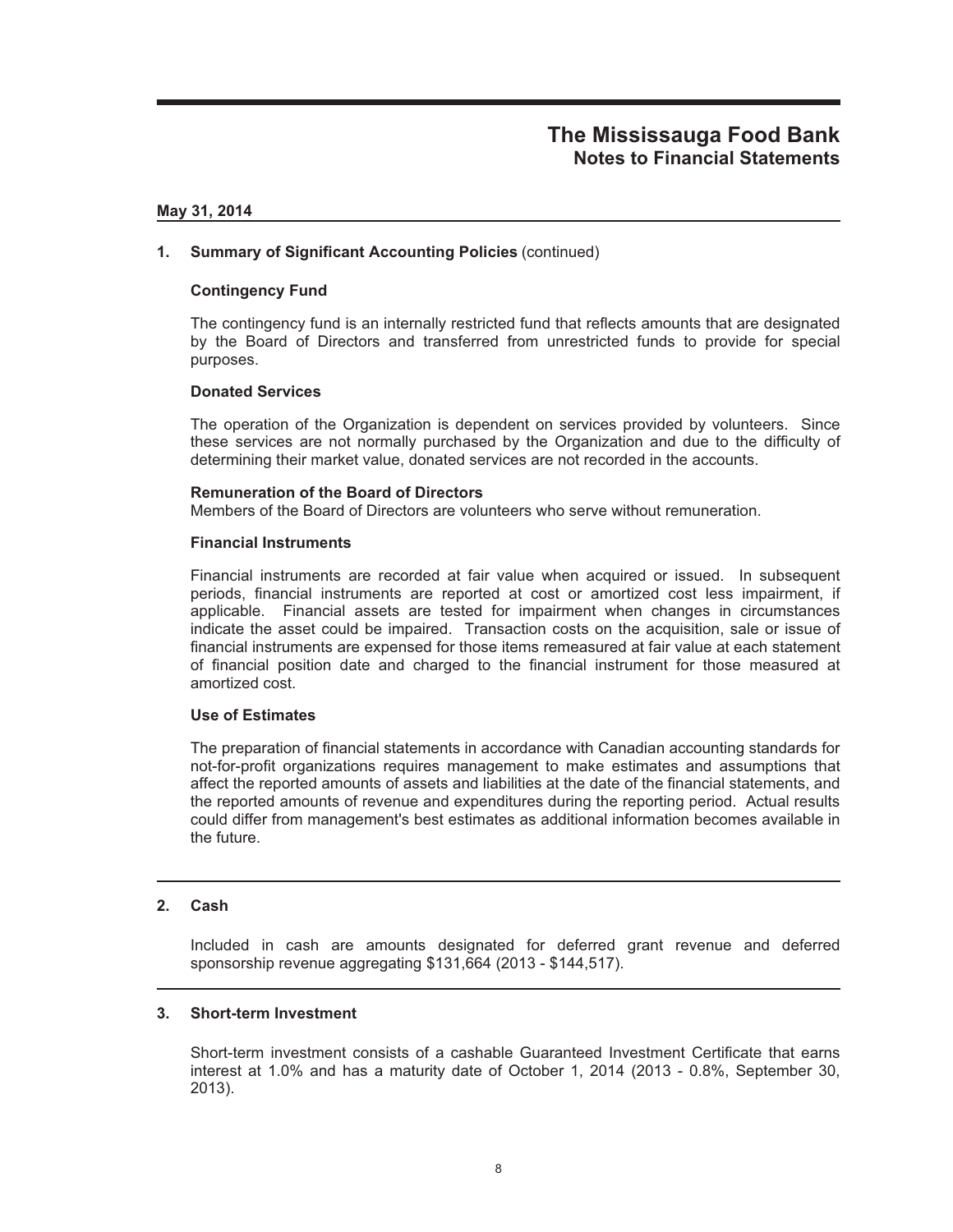### **May 31, 2014**

## **4. Capital Assets**

|                                                                                                                                                                                                |                                                                                     |    | 2014                                                                       |                                                                                    | 2013                                                                            |
|------------------------------------------------------------------------------------------------------------------------------------------------------------------------------------------------|-------------------------------------------------------------------------------------|----|----------------------------------------------------------------------------|------------------------------------------------------------------------------------|---------------------------------------------------------------------------------|
|                                                                                                                                                                                                | Cost                                                                                |    | <b>Accumulated</b><br><b>Amortization</b>                                  | Cost                                                                               | Accumulated<br>Amortization                                                     |
| Warehouse equipment<br>Refrigerated trucks<br>Freezer/cooler unit<br>Leasehold improvements<br>Office equipment<br>Computer hardware<br>and software<br>Signage<br>Inventory management system | \$<br>97,308<br>177,024<br>89,893<br>37,699<br>34,018<br>38,580<br>4,827<br>105,600 | \$ | 64,518<br>147,106<br>89,893<br>37,699<br>23,863<br>25.714<br>724<br>29,407 | \$<br>84,636<br>177.024<br>89,893<br>37.699<br>34,018<br>36,812<br>4,827<br>94,236 | \$<br>57,904<br>134,284<br>80,904<br>34,304<br>21,324<br>20,579<br>241<br>9,424 |
|                                                                                                                                                                                                | 584,949                                                                             | S  | 418,924                                                                    | \$<br>559,145                                                                      | \$<br>358,964                                                                   |
|                                                                                                                                                                                                |                                                                                     | \$ | 166,025                                                                    |                                                                                    | \$<br>200,181                                                                   |
|                                                                                                                                                                                                |                                                                                     |    |                                                                            |                                                                                    |                                                                                 |

## **5. Deferred Grant Revenue**

The Organization received funding from a number of sources during the year that was earmarked for specific purposes as detailed below:

a) In the current year, the Organization received funding of \$3,000 (2013 - \$93,624) from the Regional Municipality of Peel, which is earmarked to be used for facility costs associated with the distribution of food. The Organization also received funding of \$33,000 (2013 - \$Nil) that is earmarked for a specific staff position, and those expenses will occur in fiscal 2015.

|                                                                                                 | 2014                          | 2013                        |
|-------------------------------------------------------------------------------------------------|-------------------------------|-----------------------------|
| Balance, beginning of year<br>Funding received during the year<br>Amounts recognized in revenue | 38.624<br>36,000<br>(41, 624) | 5.000<br>93.624<br>(60,000) |
| Balance, end of year                                                                            | 33,000                        | 38,624                      |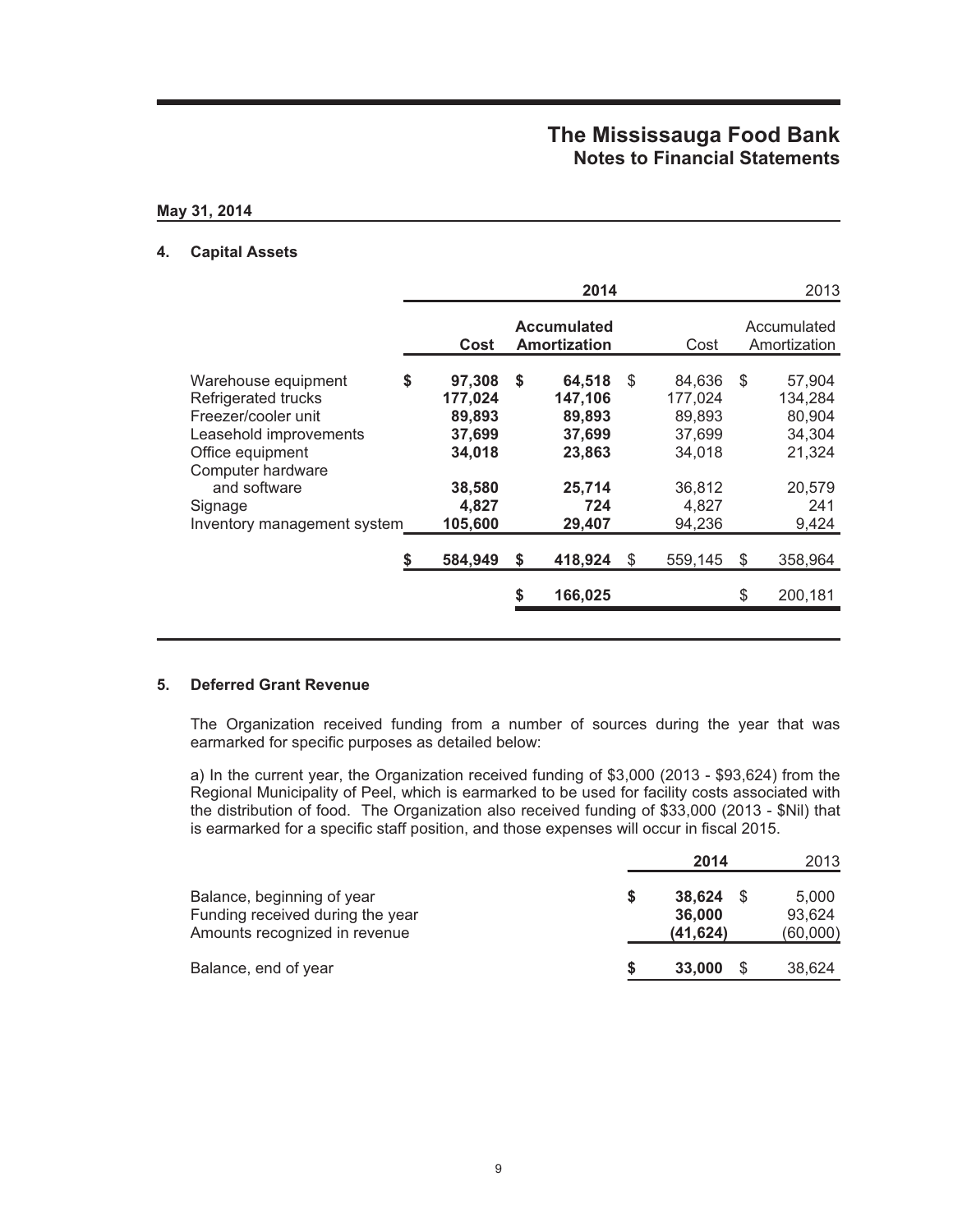### **May 31, 2014**

### **5. Deferred Grant Revenue** (continued)

b) In the current year, the Organization received funding of \$Nil (2013 - \$23,000) from Tim Horton's, which was earmarked to be used for truck expenses.

|                                                                                                 | 2014                    | 2013                |
|-------------------------------------------------------------------------------------------------|-------------------------|---------------------|
| Balance, beginning of year<br>Funding received during the year<br>Amounts recognized in revenue | $10.764$ \$<br>(10,764) | 23,000<br>(12, 236) |
| Balance, end of year                                                                            | - \$                    | 10.764              |

c) In the current year, the Organization received funding of \$Nil (2013 - \$50,300) which was earmarked to be used for a warehouse inventory project. The remaining balance was spent during the current year.

|                                         | 2014        |      | 2013      |
|-----------------------------------------|-------------|------|-----------|
| Balance, beginning of year              | $11.364$ \$ |      | 55,300    |
| Funding received during the year        |             |      | 50,300    |
| Amounts used to purchase capital assets | (11, 364)   |      | (94, 236) |
| Balance, end of year                    |             | - \$ | 11.364    |

d) The Organization received \$23,500 (2013 - \$23,500) from The Trillium Foundation, which was designated to be used for expenses related to a warehouse supervisor's salary.

|                                                                                               |   | 2014                         | 2013               |
|-----------------------------------------------------------------------------------------------|---|------------------------------|--------------------|
| Balance, beginning of year<br>Funds received during the year<br>Amounts recognized in revenue | S | 6.000<br>23,500<br>(29, 500) | 23,500<br>(17,500) |
| Balance, end of year                                                                          |   | - \$                         | 6.000              |

e) The Organization received funding of \$Nil (2013 - \$37,500) which was designated to be used for expenses related to a manager of food procurement's salary, materials and equipment expenditures.

|                                                                                                 | 2014                   | 2013   |
|-------------------------------------------------------------------------------------------------|------------------------|--------|
| Balance, beginning of year<br>Funding received during the year<br>Amounts recognized in revenue | 37,500 \$<br>(37, 500) | 37.500 |
| Balance, end of year                                                                            | $\sim 100$             | 37,500 |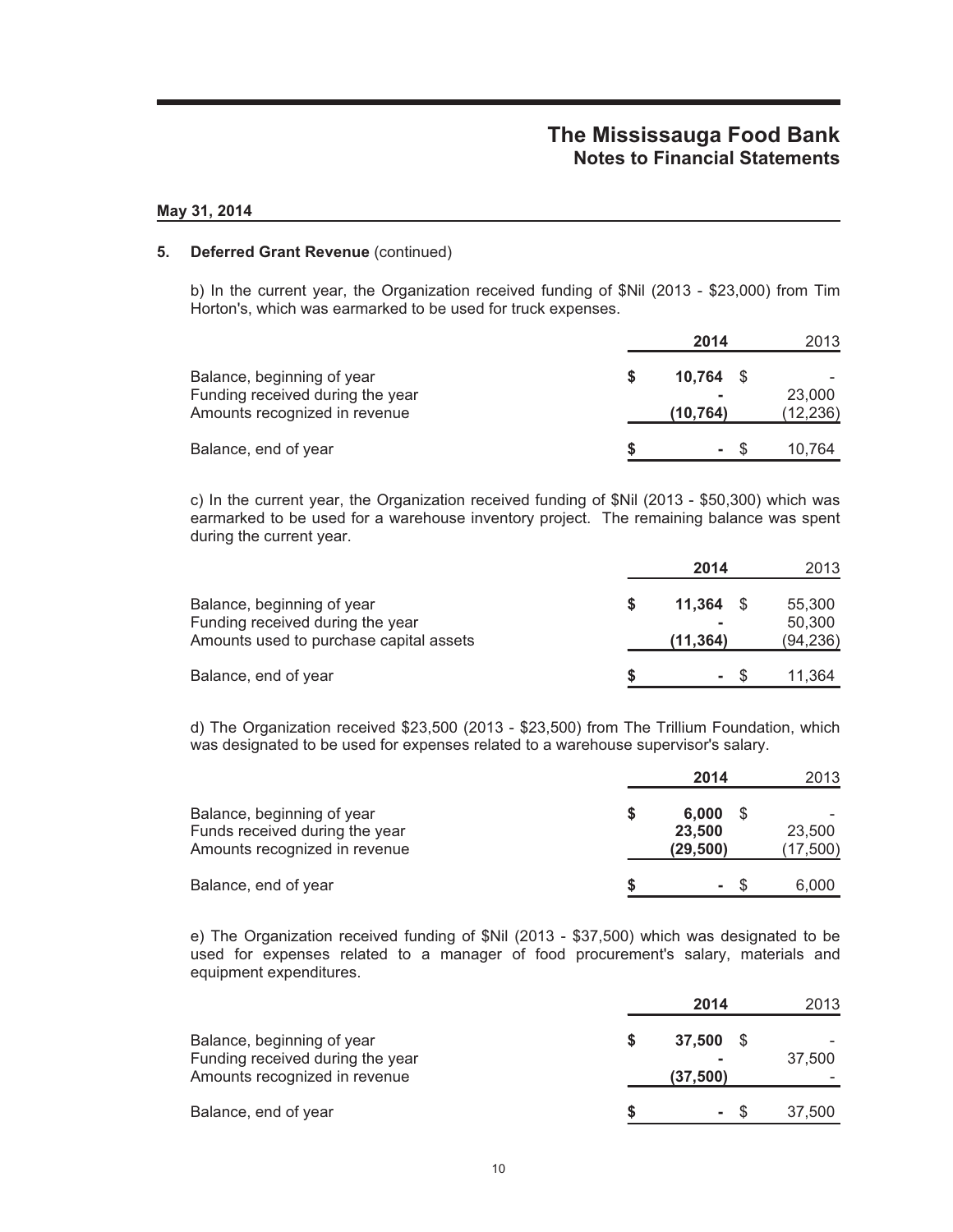### **May 31, 2014**

## **5. Deferred Grant Revenue** (continued)

f) The Organization received funding earmarked for food procurement during the year. The balance will be spent in future years as required.

|                                                                                                 | 2014                      | 2013    |
|-------------------------------------------------------------------------------------------------|---------------------------|---------|
| Balance, beginning of year<br>Funding received during the year<br>Amounts used to purchase food | \$<br>48.449<br>(15, 743) |         |
| Balance, end of year                                                                            | 32.706                    |         |
| Total deferred grant revenue, end of year                                                       | 65,706                    | 104,252 |
|                                                                                                 |                           |         |

## **6. Deferred Capital Contributions**

a) The balance represents the unamortized amount received from the Trillium Foundation for the purchase of capital assets. The amortization of deferred capital contributions is recorded as revenue in the statement of operations.

|                                                            | 2014               |      | 2013               |
|------------------------------------------------------------|--------------------|------|--------------------|
| Balance, beginning of year<br>Amounts amortized to revenue | 10.001<br>(10,001) | - \$ | 30,000<br>(19,999) |
| Balance, end of year                                       |                    | - \$ | 10,001             |

b) The balance represents the unamortized amount received for the purchase of the refrigerated trucks. The amortization of deferred capital contributions is recorded as revenue in the statement of operations.

|                                                            | 2014                   | 2013                |
|------------------------------------------------------------|------------------------|---------------------|
| Balance, beginning of year<br>Amounts amortized to revenue | 42.741 \$<br>(12, 822) | 61,058<br>(18, 317) |
| Balance, end of year                                       | 29,919                 | 42,741              |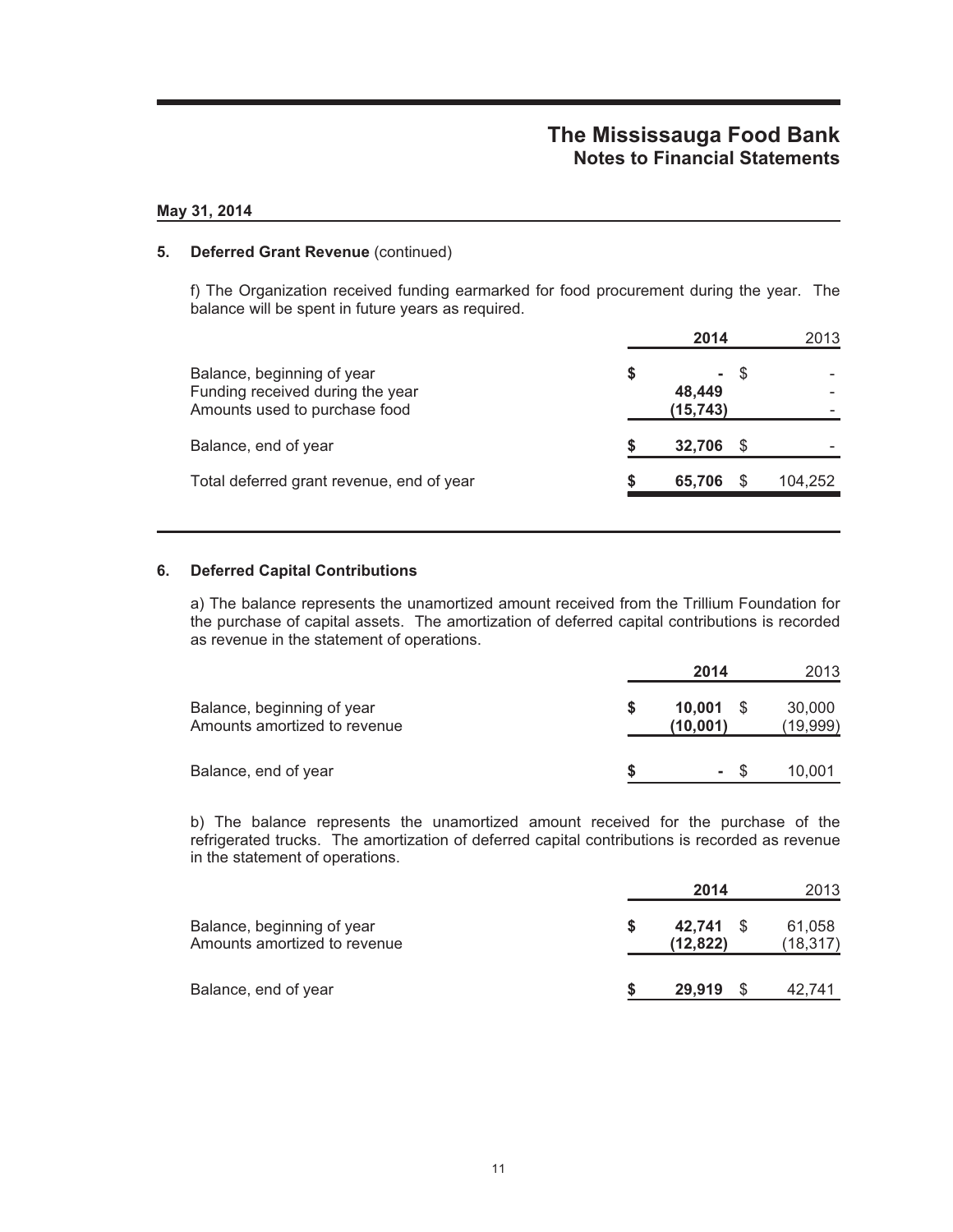### **May 31, 2014**

## **6. Deferred Capital Contributions** (continued)

c) The balance represents the unamortized amount received for the purchase of the inventory management system. The amortization of deferred capital contributions is recorded as revenue in the statement of operations.

|                                                                                         |   | 2014                          | 2013               |
|-----------------------------------------------------------------------------------------|---|-------------------------------|--------------------|
| Balance, beginning of year<br>Additions during the year<br>Amounts amortized to revenue | S | 84.811<br>11.364<br>(19, 983) | 94.235<br>(9, 424) |
| Balance, end of year                                                                    |   | 76.192                        | 84,811             |

d) The balance represents the unamortized amount received for the purchase of warehouse equipment. The amortization of deferred capital contributions is recorded as revenue in the statement of operations.

|                                                                                         |    | 2014               |      | 2013    |
|-----------------------------------------------------------------------------------------|----|--------------------|------|---------|
| Balance, beginning of year<br>Additions during the year<br>Amounts amortized to revenue | \$ | 13,000<br>(1, 300) | - \$ |         |
| Balance, end of year                                                                    |    | 11,700             | \$.  |         |
| Total deferred capital contributions, end of year                                       | S  | 117,811            | -S   | 137,553 |

## **7. Funds Invested in Capital Assets**

|                                                                            | 2014                 | 2013                 |
|----------------------------------------------------------------------------|----------------------|----------------------|
| Capital assets<br>Deferred capital contributions related to capital assets | 166.025<br>(117.811) | 200,181<br>(137,553) |
| Balance, end of year                                                       | 48.214               | 62,628               |

### **8. Donations and Membership Fees**

Included in this balance are donations in-kind (non-cash donations) in the amount of \$6,589 (2013 - \$12,146).